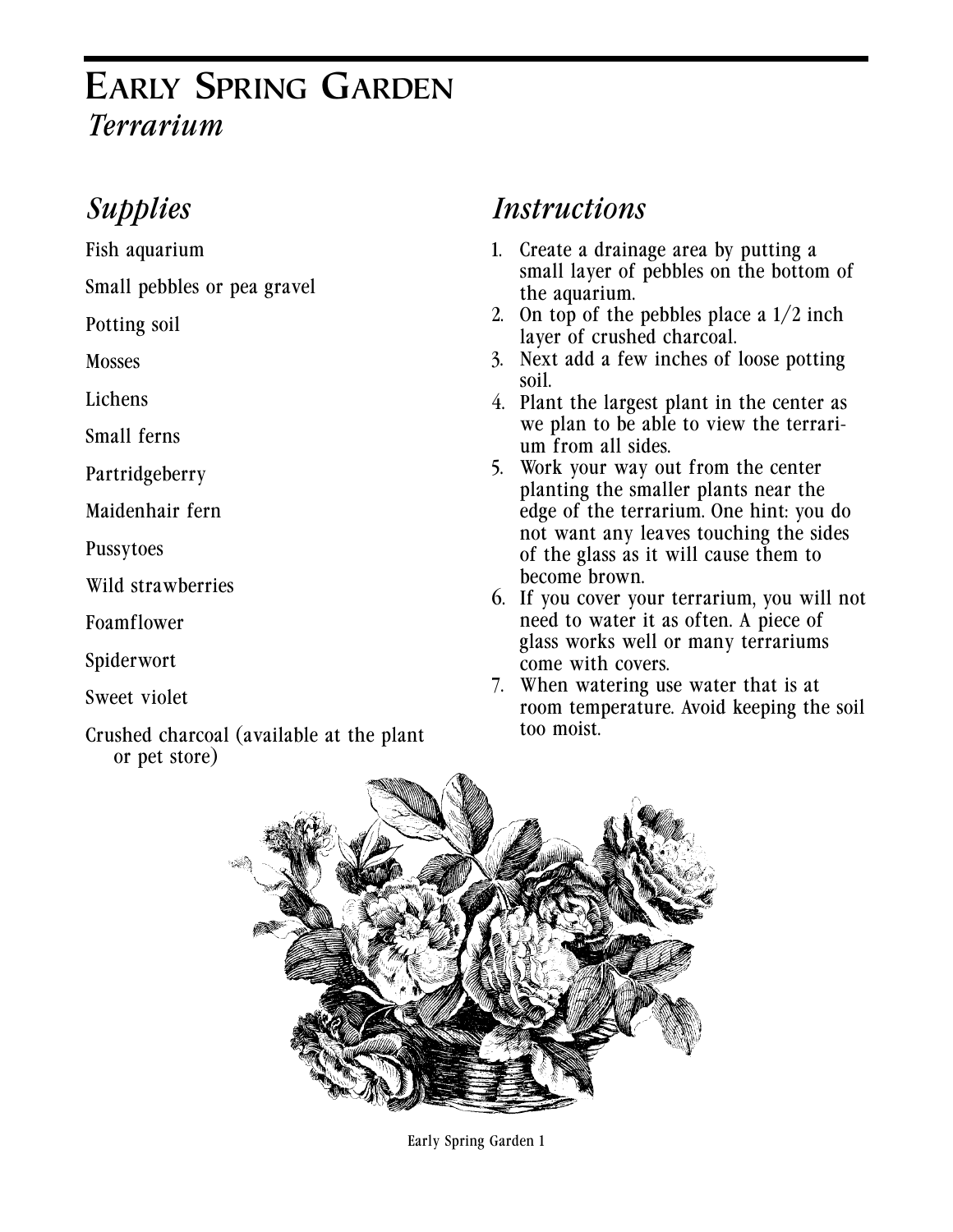## **EARLY SPRING GARDEN** *Poem*

*Recopy one of the poems below and add floral and vine illustrations around it as a border.*

**A PRAYER IN SPRING** | *Robert Frost* Oh, give us pleasure in the flowers today; And give us not to think so far away As the uncertain harvest; keep us here All simply in the springing of the year.

Oh, give us pleasure in the orchard white, Like nothing else by day, like ghosts by night; And make us happy in the happy bees, The swarm dilating round the perfect trees.

And make us happy in the darting bird That suddenly above the bees is heard, The meteor that thrusts in with needle bill, And off a blossom in mid air stands still.

For this is love and nothing else is love, To which it is reserved for God above To sanctify to what far ends he will, But which it only needs that we fulfill.

**SPRING CAROL** | *Robert Louis Stevenson* When loud by landside streamlets gush, And clear in the greenwood quires the thrush, With sun on the meadows And songs in the shadows Comes again to me The gift of the tongues of the lea, The gift of the tongues of meadows.

Straightway my olden heart returns And dances with the dancing burns; It sings with the sparrows; To the rain and the (grimy) barrows Sings my heart aloud— To the silver-bellied cloud, To the silver rainy arrows.

It bears the song of the skylark down, And it hears the singing of the town; And youth on the highways

And lovers in byways Follows and sees: And hearkens the song of the leas And sings the songs of the highways.

So when the earth is alive with gods, And the lusty ploughman breaks the sod, And the grass sings in the meadows, And the flowers smile in the shadows, Sits my heart at ease, Hearing the song of the leas, Singing the songs of the meadows.

**SPRING SONG** | *Lucy Maud Montgomery* Hark, I hear a robin calling! List, the wind is from the south! And the orchard-bloom is falling Sweet as kisses on the mouth.

In the dreamy vale of beeches Fair and faint is woven mist, And the river's orient reaches Are the palest amethyst.

Every limpid brook is singing Of the lure of April days; Every piney glen is ringing With the maddest roundelays.

Come and let us seek together Springtime lore of daffodils, Giving to the golden weather Greeting on the sun-warm hills.

Ours shall be the moonrise stealing Through the birches ivory-white; Ours shall be the mystic healing Of the velvet-footed night.

Ours shall be the gypsy winding Of the path with violets blue, Ours at last the wizard finding Of the land where dreams come true.